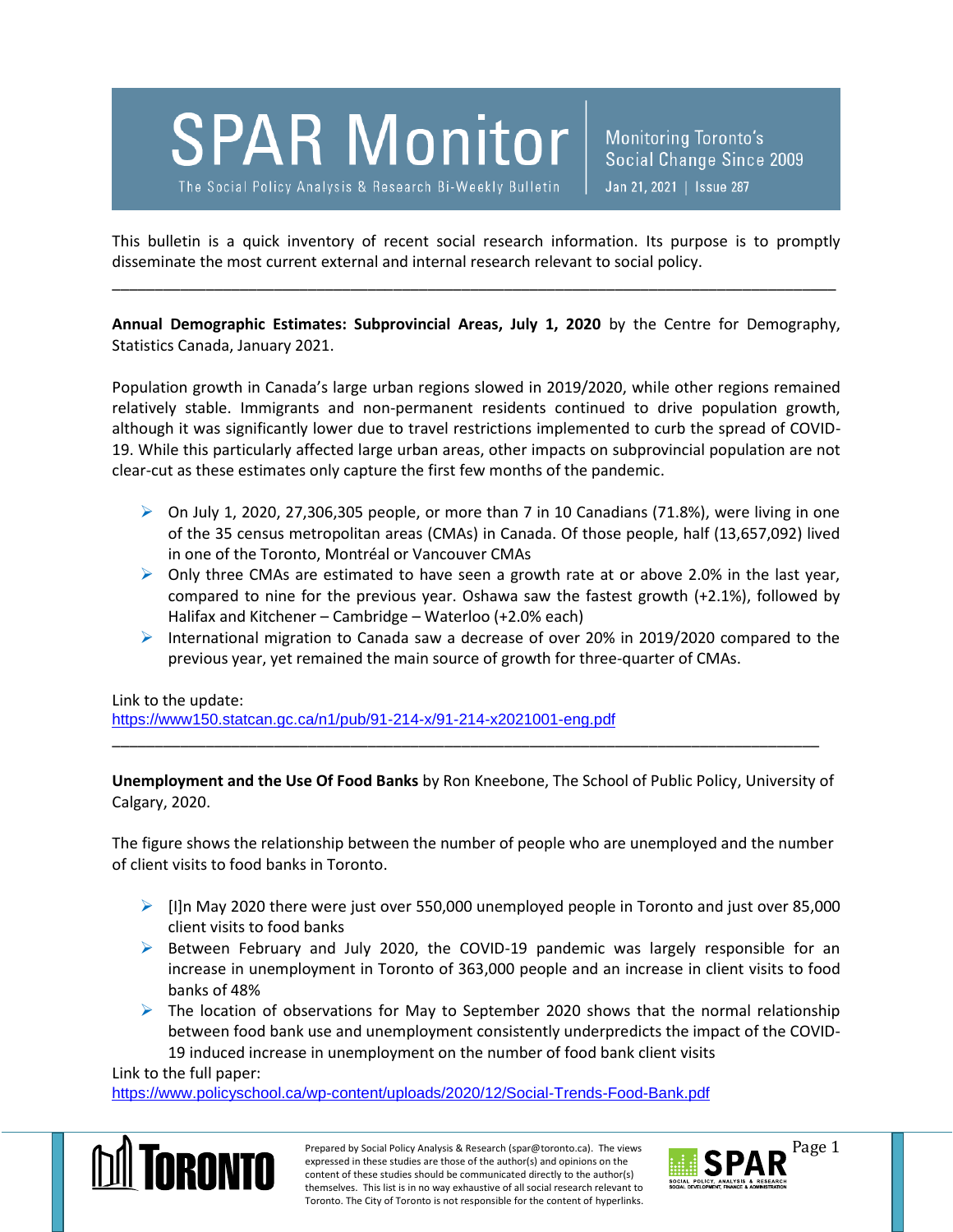**Education Spending in Public Schools in Canada, 2021 Edition** by Tegan Hill, Nathaniel Li, and Joel Emes, Fraser Institute, 2021.

\_\_\_\_\_\_\_\_\_\_\_\_\_\_\_\_\_\_\_\_\_\_\_\_\_\_\_\_\_\_\_\_\_\_\_\_\_\_\_\_\_\_\_\_\_\_\_\_\_\_\_\_\_\_\_\_\_\_\_\_\_\_\_\_\_\_\_\_\_\_\_\_\_\_\_\_\_\_\_\_\_\_\_\_\_

This study examines changes in education spending on public schools in Canada from 2013/14 to 2017/18. It is clear from the data that from 2013/14 to 2017/18 Canada has increased education spending in public schools beyond what was required to account for enrolment and price changes contrary to the general perception that education spending in public schools has been cut. Our results also indicate that compensation remains the largest and costliest aspect of education spending, and has contributed the largest portion to the growth in total education spending in Canada

- $\triangleright$  While Quebec and Ontario have the highest spending in dollar terms, Nova Scotia saw the largest percentage increase in nominal spending at 19.0%. British Columbia followed with the second highest increase in spending at 17.1%.
- Every other province, except Newfoundland & Labrador, experienced a notable increase in education spending (morethan 10%) from 2013/14 to 2017/18
- $\triangleright$  In total, Canada experienced an increase in per-student spending of 10.6%. This is lower than the initially reported increase of 13.0% in aggregate spending because total enrolment increased slightly, by 2.2%
- $\triangleright$  Nationally, between 2013/14 to 2017/18, total education spending exceeded the amount required to account for changes in enrolment and inflation by \$2.8 billion

Link to the full report:

<https://www.fraserinstitute.org/sites/default/files/education-spending-in-public-schools-in-canada-2021.pdf>

**Policing in Canada: Major study reveals four mindsets driving current opinions and future policy preferences** by Angus Reid Institute, 2020.

\_\_\_\_\_\_\_\_\_\_\_\_\_\_\_\_\_\_\_\_\_\_\_\_\_\_\_\_\_\_\_\_\_\_\_\_\_\_\_\_\_\_\_\_\_\_\_\_\_\_\_\_\_\_\_\_\_\_\_\_\_\_\_\_\_\_\_\_\_\_\_\_\_\_\_\_\_\_\_\_\_\_

Canadians have watched protests south of the border calling for an end to police violence against Black and other Americans of colour, and participated in protests in this country calling for greater accountability and acknowledgement of what they say is systemic racism in Canadian policing as well. Now, a comprehensive review of perspectives on policing in this country, from the non-profit Angus Reid Institute, finds a country at once critical and supportive of the police in their communities.

- $\triangleright$  Those aged 18-24, on average, feel less secure when they see a police officer (38%) than more secure (32%), whereas this tendency is reversed in all older age groups. Similarly, more than one-in-three 18-24-year-olds (37%) view police in their own community unfavourably, compared to just one-in-ten (11%) among those 65 and up
- $\triangleright$  Two-thirds of Canadians have had at least one direct interaction with an officer over the past five years. For most, this was a comfortable experience. Negative experiences vary by age, gender, and ethnicity
- $\triangleright$  The divergence appears to be in part generational. While Canadians 45 years of age and older are relatively uncritical about the police serving their community, favourability among 18 to 34 year-olds is considerably lower

Link to the full report: <http://angusreid.org/policing-perspectives-canada-rcmp/>



Prepared by Social Policy Analysis & Research (spar@toronto.ca). The views Page 2 expressed in these studies are those of the author(s) and opinions on the content of these studies should be communicated directly to the author(s) themselves. This list is in no way exhaustive of all social research relevant to Toronto. The City of Toronto is not responsible for the content of hyperlinks.